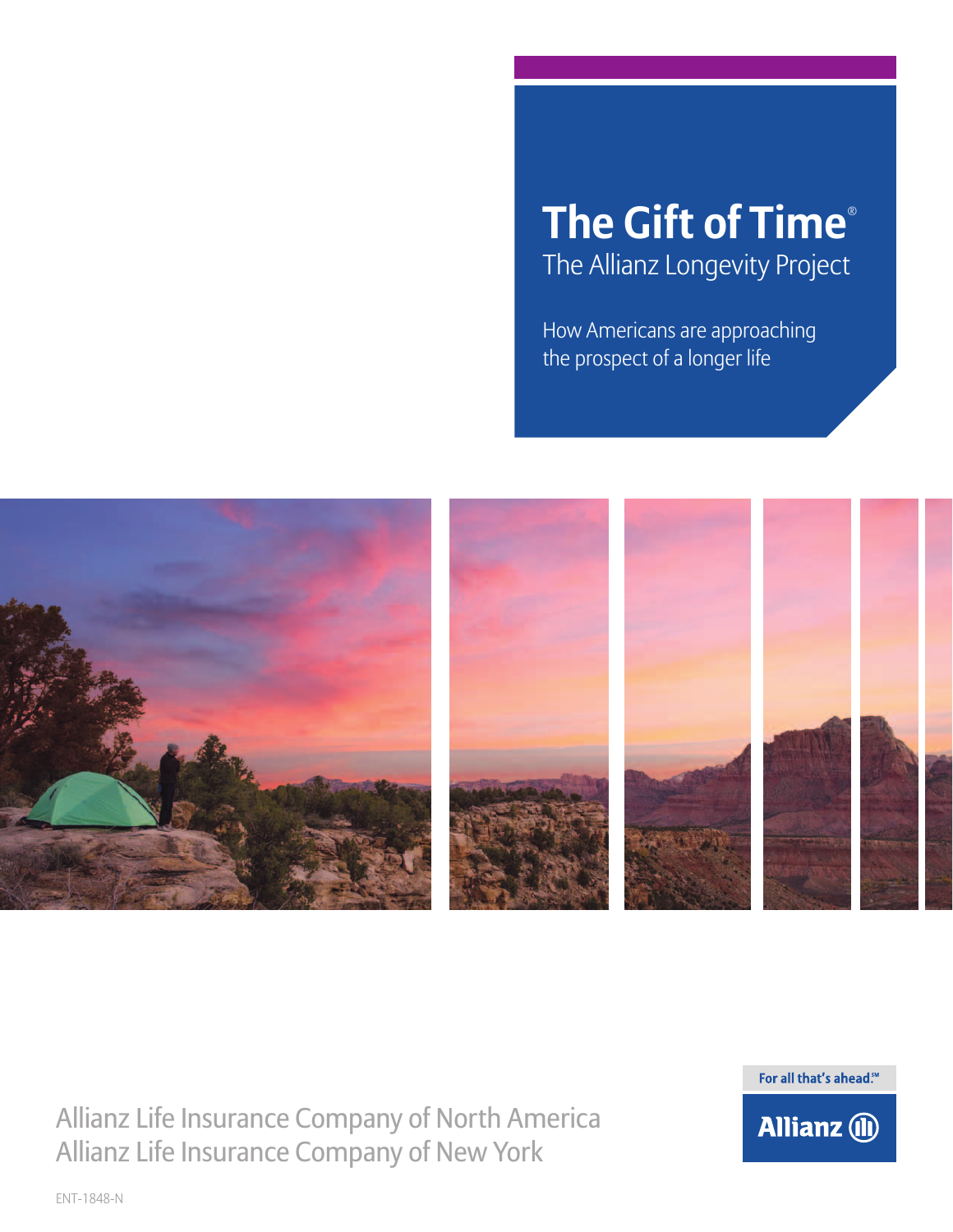#### **Methodology**

Allianz Life Insurance Company of North America (Allianz) contracted Larson Research Strategy Consulting to field a nationwide online quantitative survey of 3,006 U.S. adults ages 20-70 with a minimum household income of \$30,000. The broad parameters were designed to be inclusive and paint a broad representative picture of the U.S. population for millennials, Generation X, and baby boomers.

#### **We surveyed three consumer groups:**

**Millennials** Born between 1980-1996 AGE 20-36

**Generation X** Born between 1965-1979 AGE 37-51

**Baby boomers** Born between 1946-1964 AGE 52-70

The survey indicates that most Americans are inspired by the possibilities associated with extended longevity, but have yet to take advantage of the benefits themselves. Based on the findings, each generation has their own reasons for holding back – from societal expectations to risk of failure and, especially, monetary barriers.

The Allianz Gift of Time® Longevity Study offers new insights on how the current population feels about aging; their attitudes and perceptions about traditional life stages versus alternative ones; the passions, dreams, and goals across each generation; and how financial professionals can serve a variety of clients – especially those who choose to approach the prospect of a longer life by design.

This document was accurate at the time of release and reflects the responses and interpretation of findings for that period in time. For more information on this and other studies, please visit our website at www.allianzlife.com or www.allianzlife.com/new-york.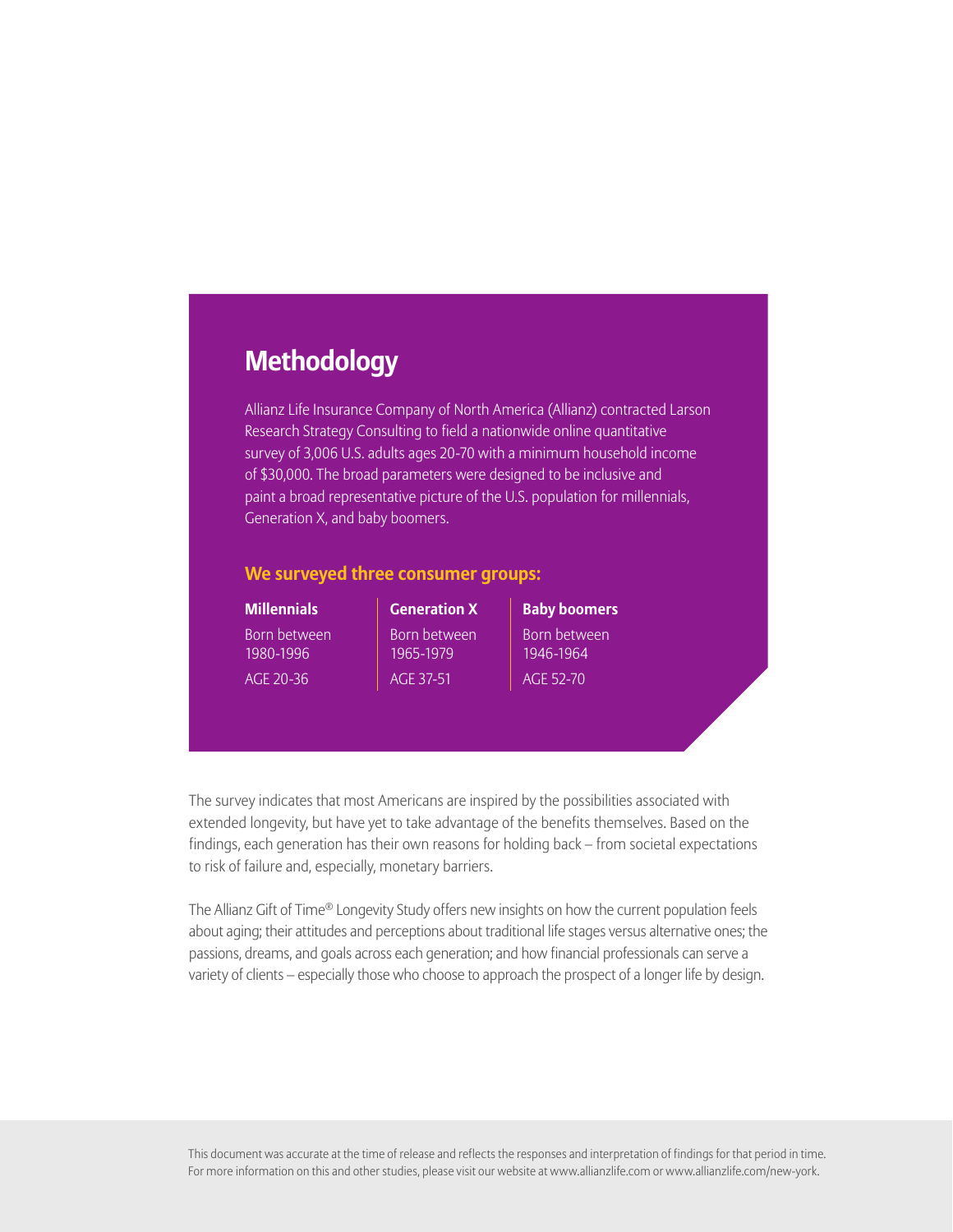# How can we make the best of **an extra 30 years**?

Year after year, lifespans continue to stretch – and more and more Americans face an increased need for long-term financial planning strategies so as not to outlive their money.

To learn more about the relationships between a long life, the paths we choose, and longterm financial planning, Allianz Life Insurance Company of North America (Allianz) developed



**Dr. Laura Carstensen** *Founding Director, Stanford Center on Longevity*

the Allianz Longevity Project in collaboration with The Stanford Center on Longevity (Stanford). To gain a deeper understanding of the topic and examine how perceptions of aging compare among millennials, Generation X, and baby boomers, Allianz commissioned The Gift of Time®: Allianz Longevity Study.

According to Dr. Laura Carstensen, founding director of the Center on Longevity and author of *A Long Bright Future*, those of us living today could outlive our 20th-century ancestors by as many as 30 years. And while an extended life expectancy may call for additional savings, it can also provide the opportunity to trade traditional life stages for the ones we design for ourselves.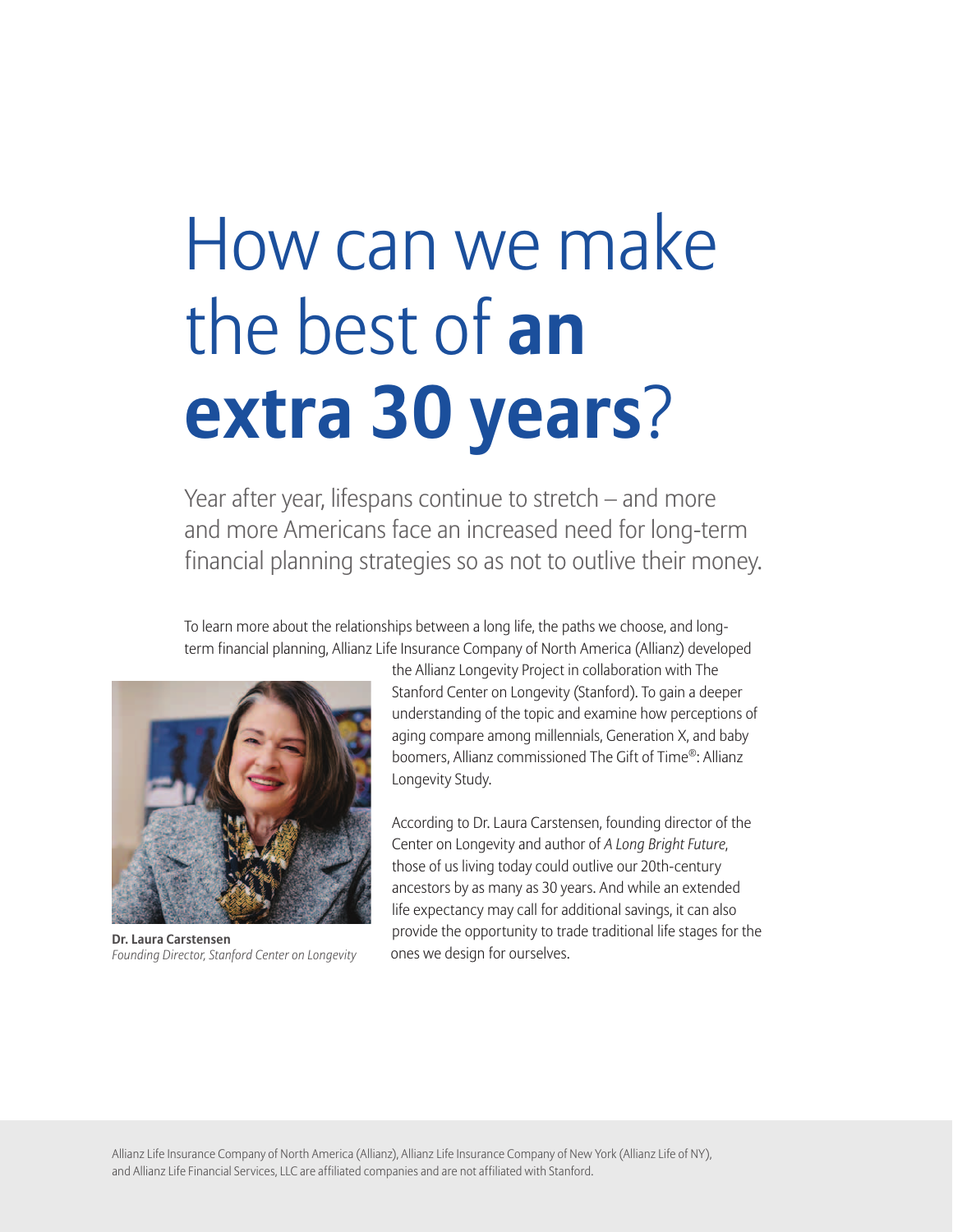

**Irv Williams**  *Jazz saxophonist, Irv Williams Trio*

As one of the oldest living jazz musicians in the world, Irv has retired several times – unsuccessfully. His love for playing the saxophone began at the age of 14 and continued to be a part of his life while he worked in dry cleaning. Several decades since that career ended, Irv plays a weekly gig at a local jazz club with his bandmates and has no intention of giving it up.

**POSITIVITY** FOR LONGEVITY IS **FOCUSED ON FLEXIBILITY.** 

#### DISCOVERY **1**

### Most people are positive about living longer.

Most Americans are remarkably upbeat about living 30 years longer, particularly in regard to the flexibility it could provide in their lives. 93% of our survey respondents view it favorably – driven by the fact that 50% believe it could offer new possibilities for the future.

Reacting to the prediction that the population of senior citizens will reach 100 million by 2050, 72% find this to be a positive advance – outweighing the 25% who fear it could be the biggest threat to their financial security yet.

Assuming they'd be in relatively good health, 34% of respondents want to live past age 95 – and 11% believe they will do so. Younger generations are even more enthusiastic, with almost one in five wanting to live past age 100 and about one in 10 hoping to live past age 125.

Certainly, there are those who are hesitant about the impact of living longer. 49% believe it will present huge challenges for the human race – but they are outweighed by the 52% who believe it could make the world a better place. Overall, a key measure of the positive feelings about longevity focuses on new and flexible options for people's lives.



Total respondents surveyed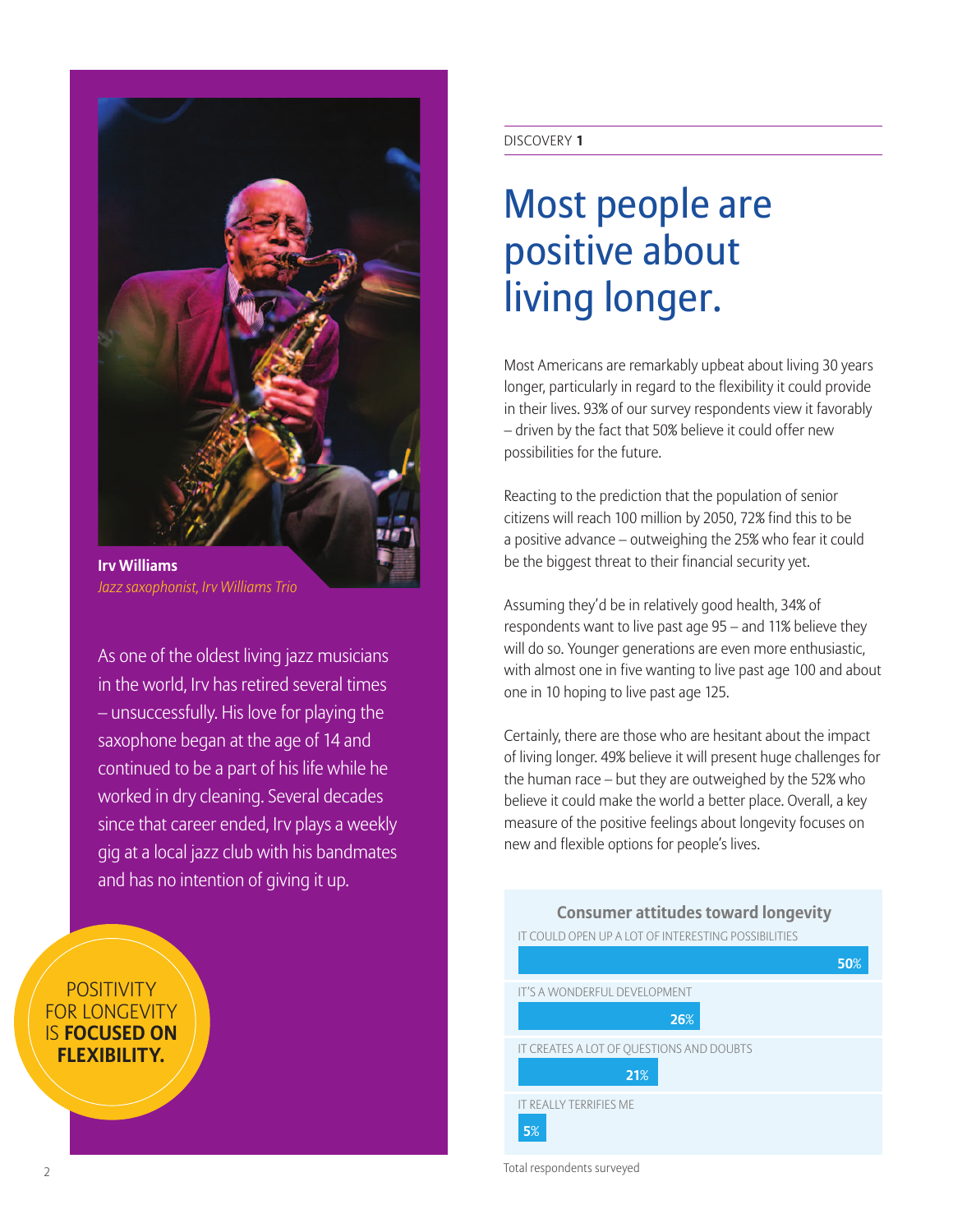### Excitement for longevity is grounded in realism.

While consumer awareness and understanding of longevity is a bit scattered, about one-quarter of respondents are attuned to the fact that humans are living an average 30 years longer than they did 100 years ago.

The future looks bright for those who intend to embrace the potential for elongated models of living. Respondents seem capable of a heightened sense of empathy for their future selves. When asked to picture themselves in retirement and estimate their monthly costs, respondents increased their expense estimate by 13% when visualizing themselves as living life in their 90s. What's more, 43% of Gen Xers and millennials predict they will be happier when they're older, perhaps in response to their current social and financial challenges often reported in the media.

Americans possess a clear understanding about what they'd need to maintain a happy and fulfilling longer life – and there's general agreement on what matters most.

In the interest of pursuing an alternative life path, people accept the pragmatic need for budgeting, good planning, and self-discipline. When asked what they'd need to follow their dreams, money was the top choice for 57% of the total survey respondents.



#### DISCOVERY **3**

### A third of Americans regret their major life choices.

Despite their positive outlook for the future, Americans in general are widely discontent with the past and present. Nearly a third (32%) are unhappy with their major life choices.

Specifically, 52% of boomers, 55% of Gen Xers, and 50% of millennials rank not saving enough money as their numberone regret. And, when considering their past life choices, some wish they had made different decisions in their career.

Perhaps that's why about one-quarter of Americans want to reexamine how happy they are in their careers (26%) and the opportunity to follow their dreams (27%). If given the chance to begin again, a change in profession is the top choice: 32% of boomers, 35% of Gen Xers, and 33% of millennials. Interestingly, those who have a financial professional are significantly happier about their past life choices than those who do not have one.

Of all three generations, boomers make up the highest percentage of those who, looking back, "wouldn't change a thing" at a rate of 30% more than the average. Gen Xers, on the other hand, far surpass all other generations when it comes to regrets about life.

**When it comes to career choices, some wish they had made different decisions.**

WISH I'D GONE BACK TO SCHOOL TO PURSUE A NEW INTEREST/TRADE



Total respondents surveyed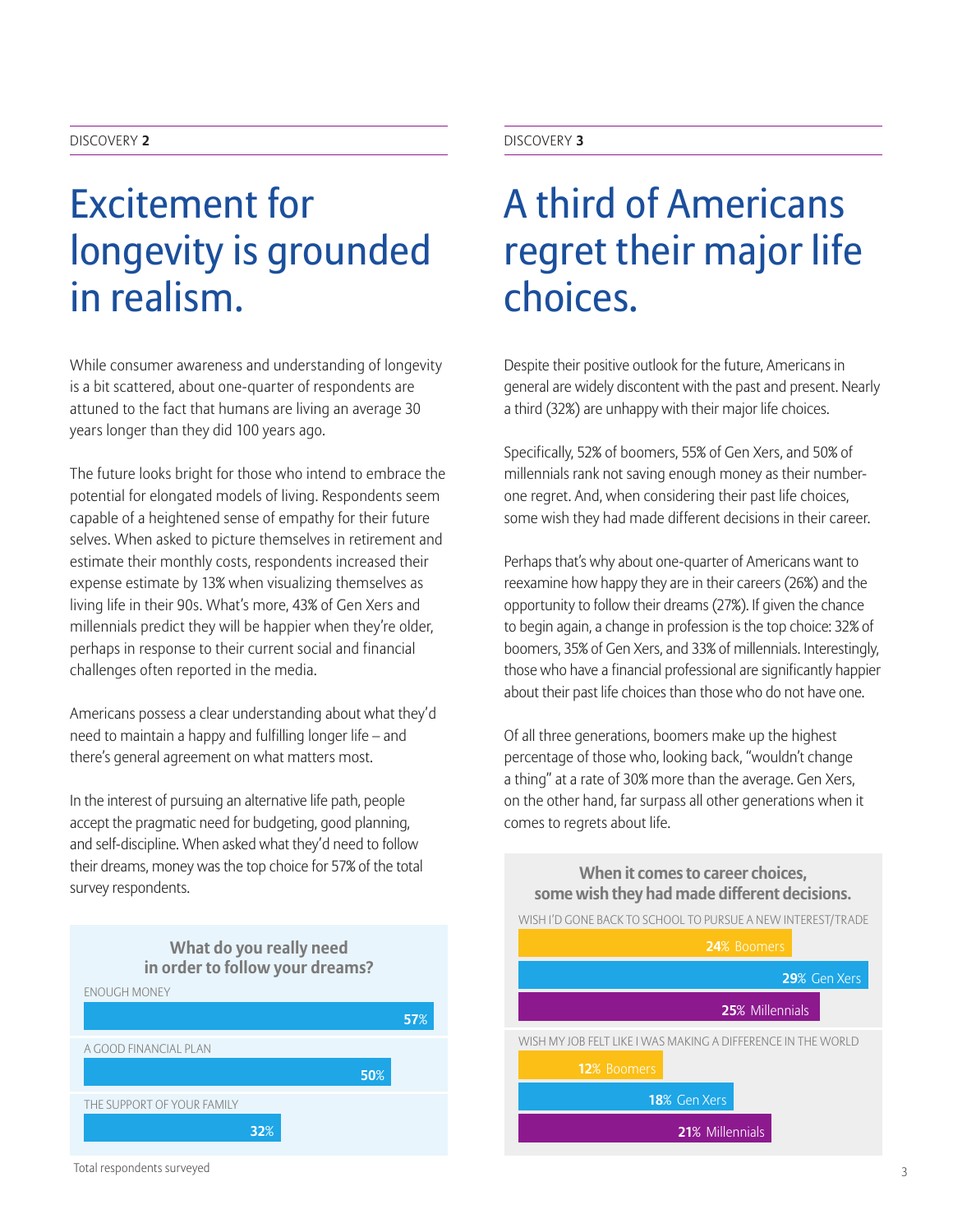

**Tom and Connie Betts**  *Owners, Cascade Alpacas of Oregon*

Tom and Connie were ready for a lifestyle change. When a customer at Tom's marine outfitter mentioned a recent trend in alpaca farming, he began to research on his own. After leaving his job, the Bettses sold their home in the city for a farm of their own. What began as a small herd of alpacas has grown to more than 50 and has led to the profitability of their woven wares.

#### MORE TIME TO LIVE CREATES **MORE POSSIBILITIES AND OPPORTUNITIES.**

#### DISCOVERY **4**

### There's plenty of acceptance for alternative approaches.

It's not surprising that most generations are open to nontraditional life paths – ones that foster creativity for new possibilities. 49% of Americans would choose an alternative model that fits their interests, instead of a traditional one.

So, what would change? 21% of boomers and 21% of Gen Xers want to spend more time with their kids, while millennials want to go back to school (30%) and want more time to support causes they care about (7%).

What's more, 46% of our audience is open to working longer and retiring a little later if it means fewer hours and generous breaks – so that they can devote more time to other things, such as raising their children and pursuing other interests.

These attitudes could lead to the liberation of retirement as we know it. 65% of Americans don't think you should wait until retirement to explore, experiment, and travel. The same is felt by 69% of millennials.

When asked what currently appeals most to them, each age group has differing short-term life goals.

> **What short-term or life goals sound most appealing right now?**

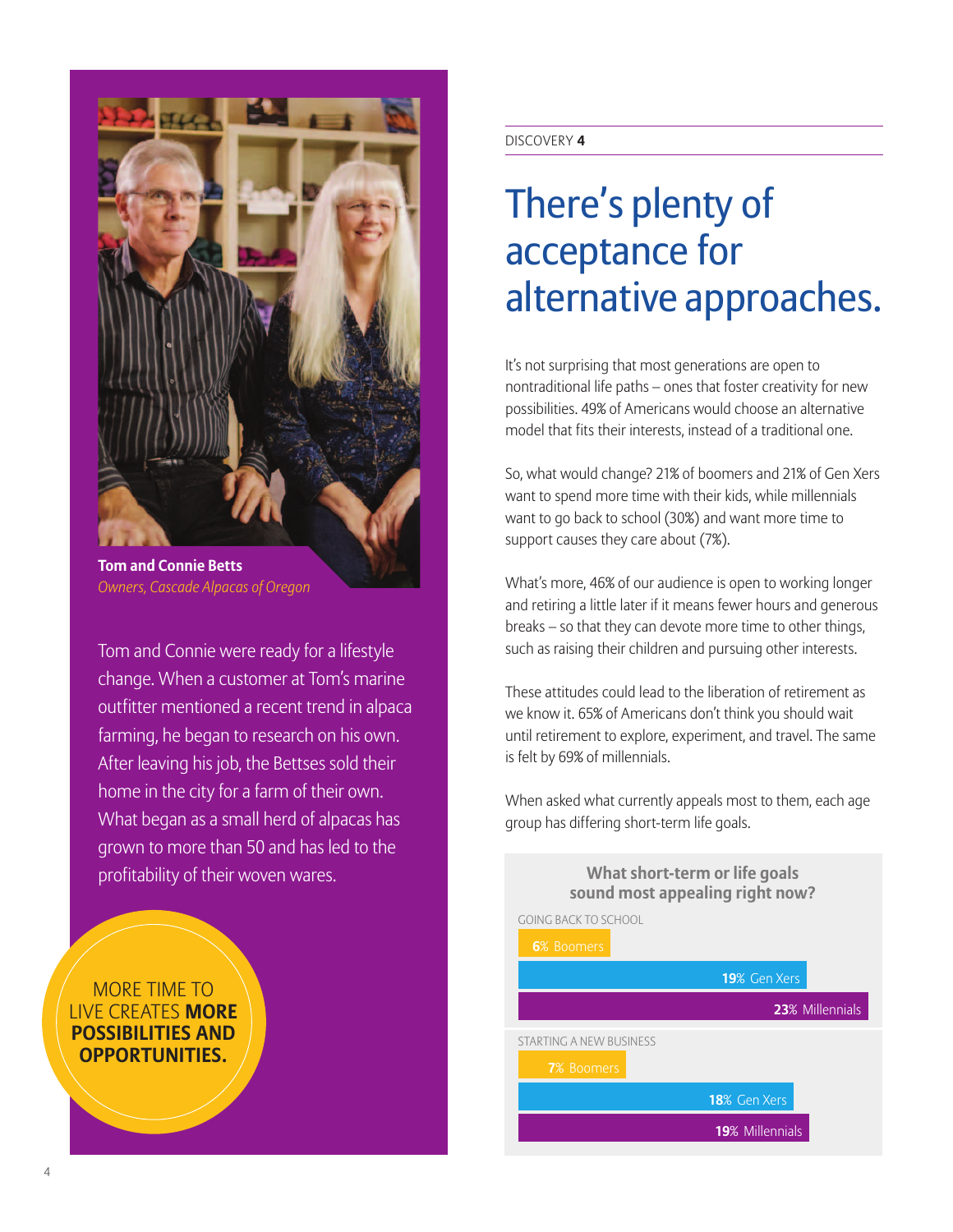### The barrier to bold choices is not fear – it's money.

Today, 53% of the respondents feel unprepared to fund their desired activities and passions over the course of their lives. No wonder, then, that financial security is the highest concern across all generations when it comes to longevity. Along with paying for health care, the key challenge is finding sources for guaranteed lifetime income – an annuity, for example.

70% of our sample does not feel financially prepared to live to age 100. 30% of millennials are particularly overwhelmed with the thought of living that long, and claim they would try to save a lot more money if they'd known sooner. The sense of unpreparedness is felt by Gen Xers, too, at 24%.

The main barriers identified to choosing an alternative life path – the nontraditional kind coveted by 65% of Americans – are all overshadowed by money issues.

What else gets in the way? Second to financial concerns, 51% of boomers, 45% of Gen Xers, and 41% of millennials point to life events – such as marriage and children – followed by a lack of a clear plan (41% boomers, 35% Gen Xers, 32% millennials). Fear of failure ranks fourth on the list, and health is near last.

Overall, it's clear that uncertainty prevails as people contemplate the prospect of a long future.



#### DISCOVERY **6**

### People long to be gutsier and follow their dreams.

As people contemplate longer lives, they realize that taking more risks could have made them happier, and that extra time and freedom would let them do things differently. 35% of respondents wish they'd been more gutsy in their choices and done things they really wanted to do.

This appears to be especially true for millennials, the most restless, idealistic, and experimental of all the surveyed generations. Ironically, those with the most time to be gutsy in their life decisions are the ones who wish they could be gutsier.

Allowing for more time and room to choose boldly, 35% of Americans agree: A longer life could persuade them to make bolder life choices.

Offered the gift of 30 more years, 56% of respondents would travel extensively, 35% would live in a different place, and 29% would pursue a dream or start their own business.



Top five responses, ranked high to low, total sample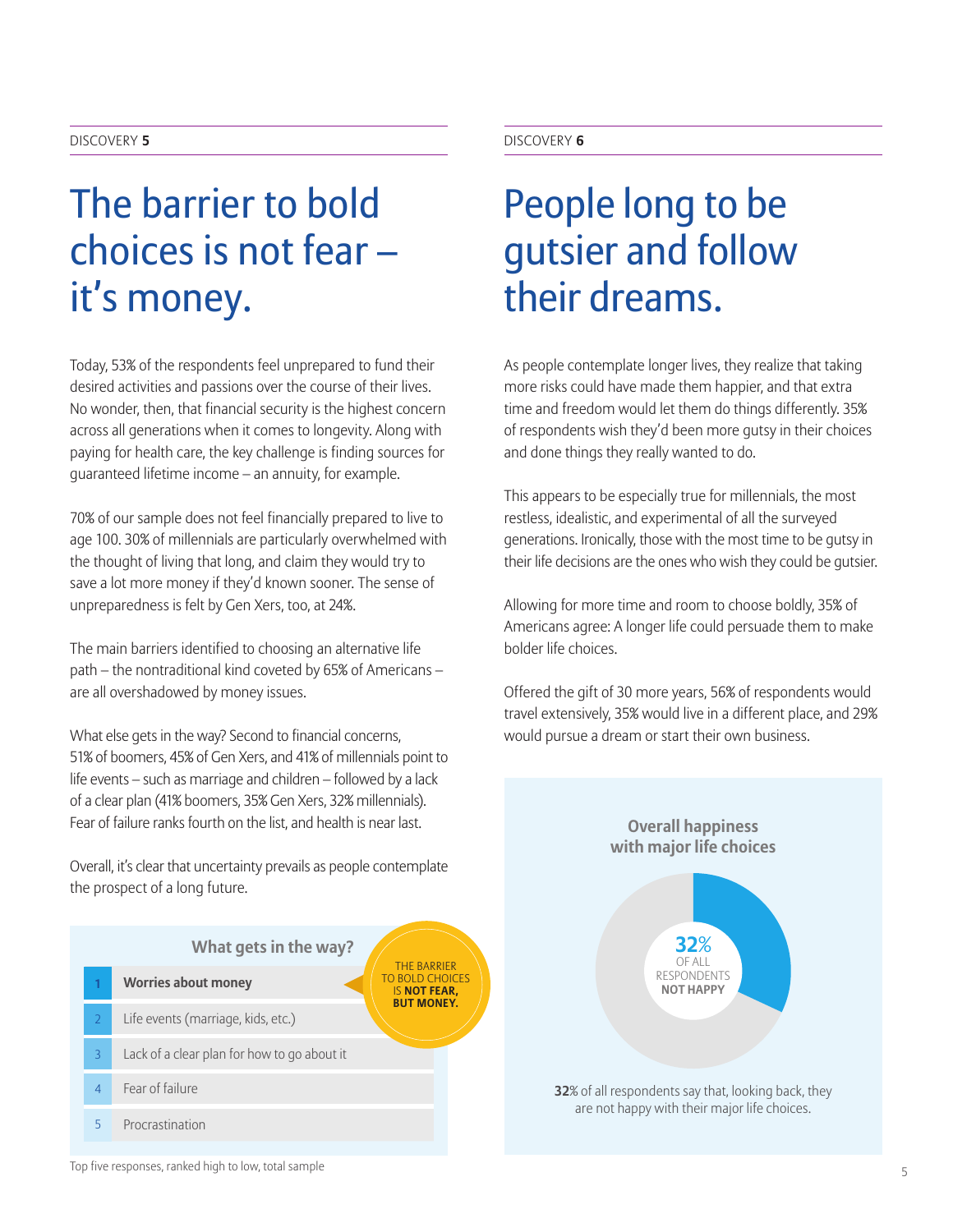

**Mark Christy and Nives Riddles Mark Christy and Nives Riddles**<br>Owners CampTrend.com *Owners, CampTrend.com*

Ten years into their respective careers, Mark **TO MAKE BOLD**  quit his dream job at NFL Films and Nives left behind her career as a professional makeup<br>artist and stulist The plan? To live life an the mart and rijned in plant to me me en are<br>road while exploring American's national parks – and generate sustainable income *Can we get rid of one of these*  while doing it. With their professional skills, *call-outs? -ML* the pair launched CampTrend.com – an artist and stylist. The plan? To live life on the outdoor lifestyle website that features their reviews of campsites and gear.

> INTEREST INTERNATIONAL **ARE THE MOST LIKELY BOLD CHOICES** – BUT MILLENNIALS TO **WANT TO MAKE**  THE LEAST LIKELY TO MAKE THEM.

SHOW THE MOST

#### DISCOVERY **7**

### Millennials have the most to gain and lose.

Compared to boomers and Gen Xers, millennials stand to face both the greatest rewards and challenges when it comes to living an extra 30 years. They generally emerged as wanting to follow their dreams, pursue ideals, change the world, and take the road less traveled while they do it.

With their willingness for experimentation and their desire for alternatives, millennials could be the ones to lead the way on innovative approaches for longevity. As those exceeding the total sample in alternative ways to spend their longer life, they have an interest in a free-range life by design.

Their emphasis on values makes them stand out from other generations. If given 30 extra years, 23% would choose to be active in volunteer work and causes they believe in. 19% would take a job where they could feel they were making a difference.

The caveat to these altruistic qualities? Millennials tend to be one of the least financially prepared to live to age 100, and say they can't see planning for retirement in general. If they learned today they'd live to be age 100, 44% say they'd start saving more money, and 41% would pledge to get serious about financial planning. But with the least savings and the most debt, the good intentions of millennials could be unrealistic.

**Thinking about money and living 30 years longer, what's true for you?** I'D PROBABLY TRY TO **SAVE QUITE A BIT MORE** MONEY

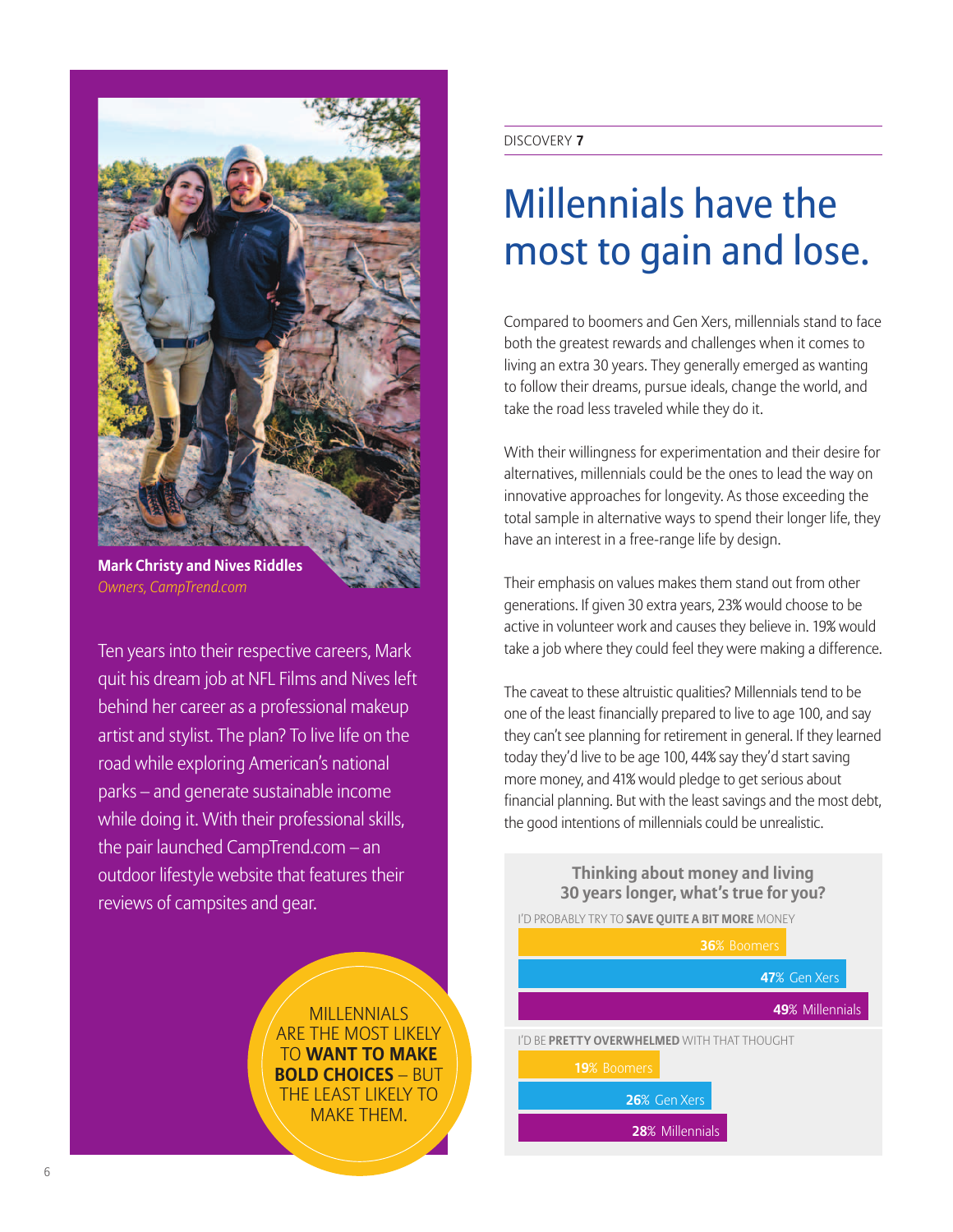#### DISCOVERY **8**

### These trends call for employers and institutions to adapt.

As extended lifespans continue to become more prominent, they could influence the acceptance of new models for work in our society. Many Americans seem to understand that a new paradigm is critical when thinking about, planning for, and funding a longer life. By taking short- and mid-term goals into consideration while saving for retirement, people will have more freedom to try different things, pursue their passions, and explore alternate life paths.

Americans are clear about what could stand to change in the workplace – including greater support for individualized lives and choices. 49% of all respondents would be likely to take advantage of flex time between work and home. On a similar note, 47% of the total sample believe older people should be allowed to remain in the workforce if they choose, and 42% call for options and full benefits for permanent part-time jobs.

Money is the primary barrier to alternative choices in work – and so is the belief that employers would be unlikely to offer such options. 21% of millennials fear the judgment of their life and career choices, compared to a meager 9% of boomers. However, total freedom from judgment is only enjoyed by 35% of the total sample. **LONGER LIVES** 

#### **How employers must adapt**



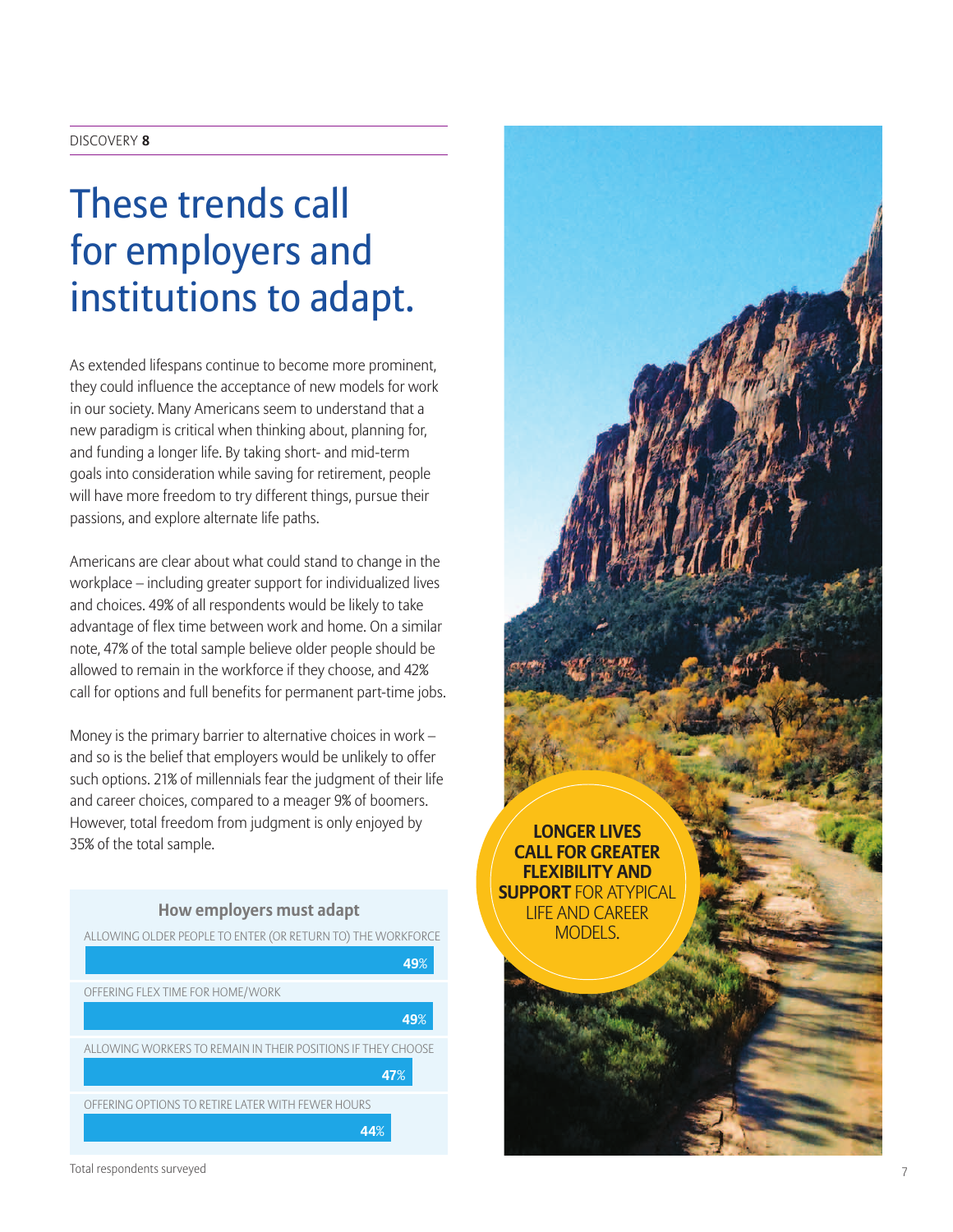### The financial services industry, too, will need to follow suit.

As Americans begin to create more flexibility in their longer lives, financial professionals will need to shift their practices, too. Along with the need for imaginative planning, extended lifespans may call for additional emphasis on both shortand long-term goal planning. Above all, creating a way to guarantee income for life is the number-one reason across all generations – 58% of boomers, 50% of Gen Xers, and 40% of millennials – to work with a financial professional.

But for many, the conversation has yet to happen. 41% of respondents say their financial professional has never talked to them about planning for a longer life. What's more, 78% of Gen Xers and 80% of millennials don't even have a financial professional.

Given the uncertain future of Social Security, self-funded retirements are on the rise. Yet, one in five of all respondents are not putting away anything for retirement, and only 18% of boomers, 6% of Gen Xers, and 6% of millennials recognize an annuity as a source of funding they'd choose. 19% of boomers plan to fund retirement with individual stocks, and 12% of millennials don't know where to begin.

Of those without a financial professional, 32% of the survey audience would prefer advice on short-term planning and saving – not retirement. But, when it comes to short-term goals, a remarkable one in five are not saving anything (26% of whom are Gen Xers).

In pursuit of their passions, 28% of millennials are open to working with a financial professional if that advisor is recommended by a peer. 28% of this generation desires the ability to pay hourly, and 24% look to positive online reviews.





**Remember:** Saving for retirement is not enough without a regular savings plan for short- and midterm goals. So how can financial professionals help consumers create a plan for their longer life? The following talking points are a good place to start.

- It's important to maintain a strategic financial plan through all stages of life.
- 2 Don't let debt issues go undiscussed. Develop everyday habits of saving and understand the effects compounding has on savings and on debt as well.

Should there be a shift to online advising in the future, surprisingly, 72% of younger generations are not interested in a "robo advisor" – whereas 65% of boomers do not find this appealing.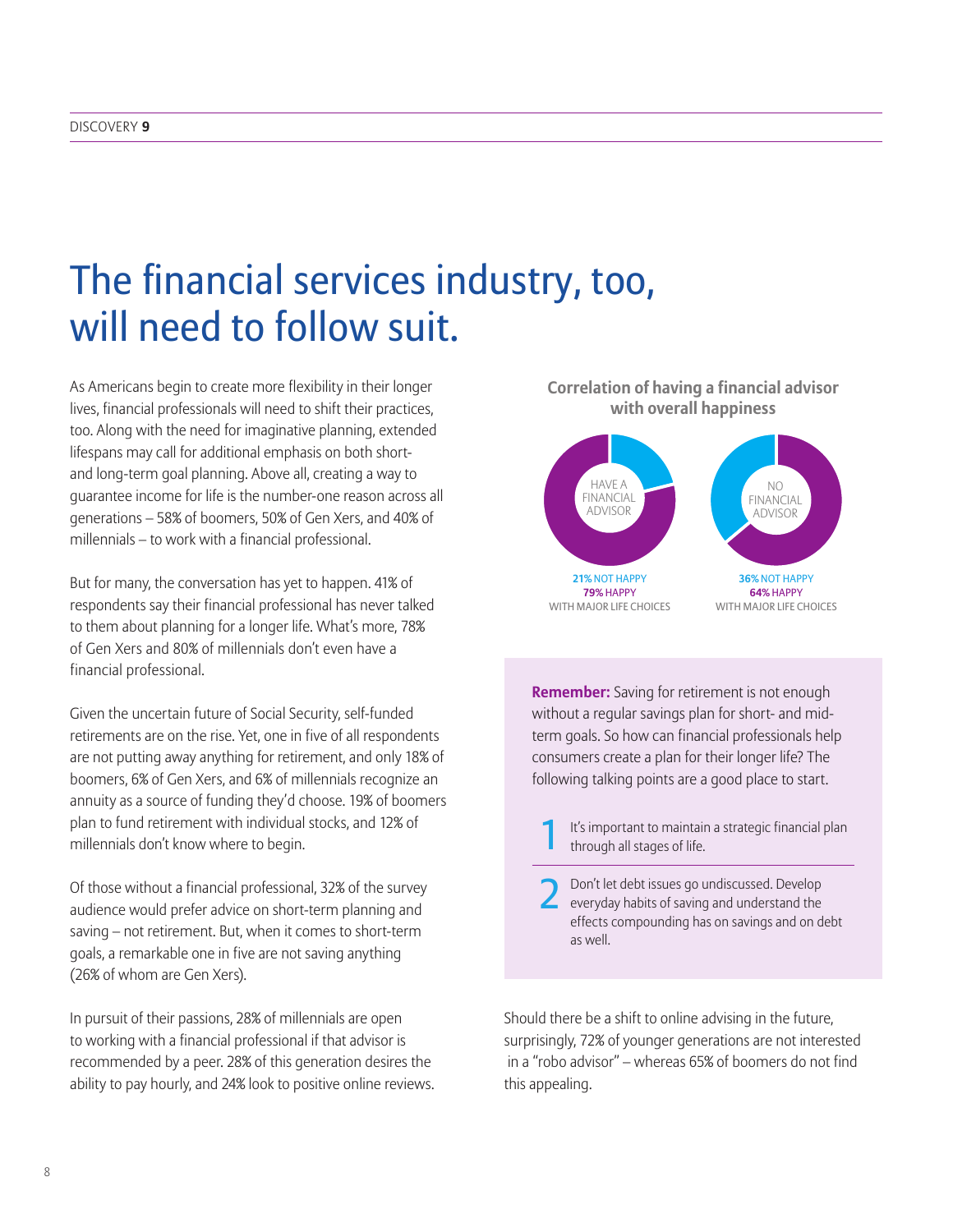#### **For more information**

about the study and to see examples of people embracing longevity and choosing their own life path, visit www.allianzlife.com/ TheGiftOfTime.